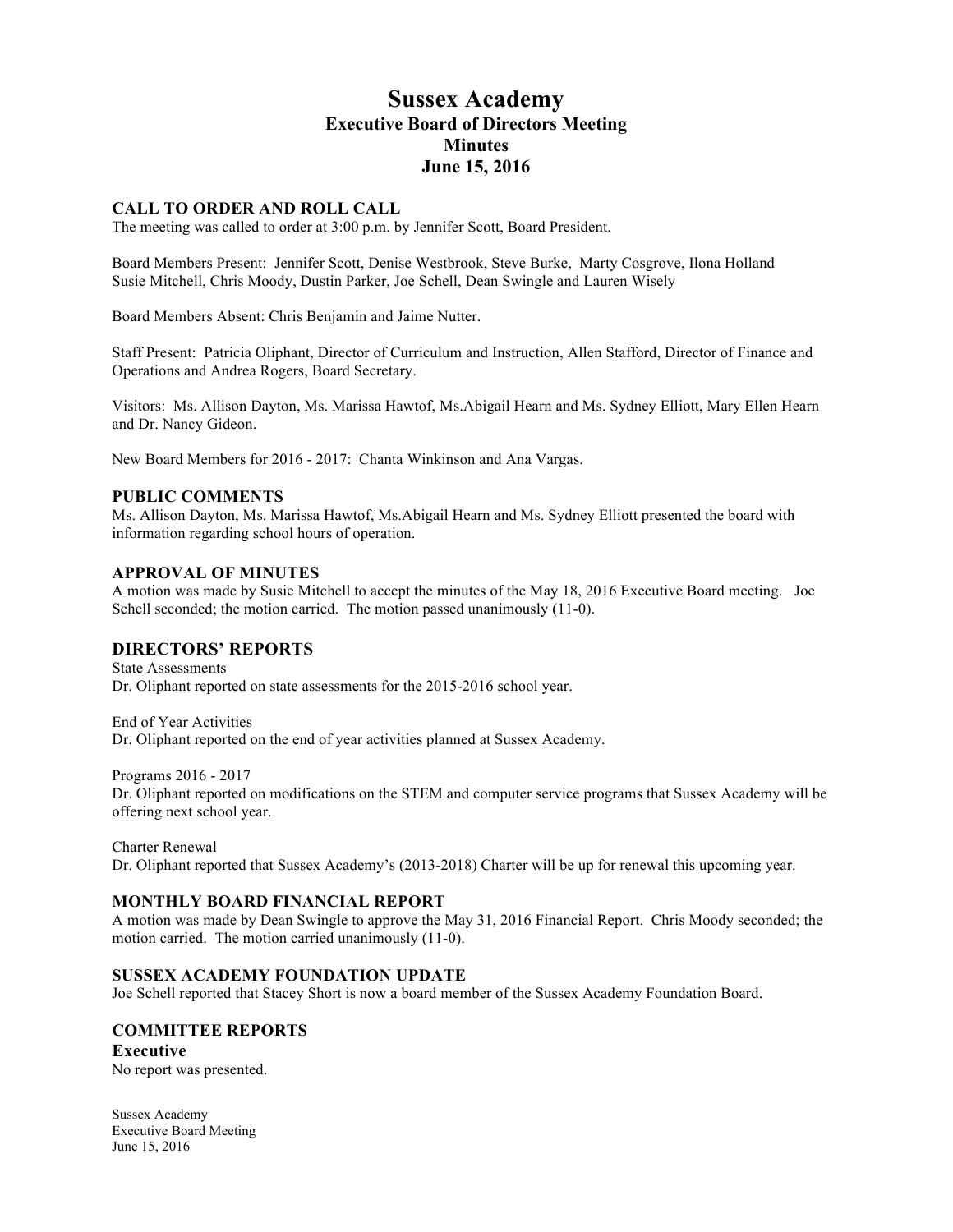## **Finance**

Allen Stafford reported there was no finance meeting for the month of June 2016.

Mr. Stafford reported that a salary increase for faculty/staff of 1.5% or \$750 (which ever is greater) was included in the approved May 2016 budget. A decision by the legislators should be made by June 30, 2016.

## **Recognition**

Jen Scott recognized the boards outgoing members. Ilona Holland, Jaime Nutter, and Dean Swingle were presented with a silver engraved cup.

## **Public Relations**

A written report was presented.

## **Building and Grounds**

Report was presented during the Foundation Update.

## **Program Development**

No report was presented

**Athletics** No report was presented.

# **Legislative**

No report was presented.

### **Policy**

Policy 504 – Honor Roll

A motion was made by Steve Burke to approve Policy 504 with modifications. Ilona Holland seconded; the motion carried. The motion passed unanimously (11-0).

### Policy 503A – Promotion Policy

A motion was made by Denise Westbrook to approve Policy 503A with modifications. Ilona Holland seconded; the motion carried. The motion passed unanimously (11-0).

### Policy 510 – Graduation Requirements

A motion was made by Denise Westbrook to approve Policy 510 with modifications. Joe Schell seconded; the motion carried. The motion passed unanimously (11-0).

### Policy 506C – Mobile Electronic Devices

A motion was made by Denise Westbrook to approve Policy 506C to include modifiations which Susie Mitchell will provide. The board will vote to approve through email.

## **Library**

Ilona Holland requested that if you have not made a donation to the library there is still time to do so.

# **OLD BUSINESS**

No new business.

### **NEW BUSINESS**

There was an agreement made to have a summer board meeting on Wednesday, July 27, 2016 at 3:30.

Chanta Wilkinson and Ana Vargas took the Oath of Office.

Sussex Academy Executive Board Meeting June 15, 2016